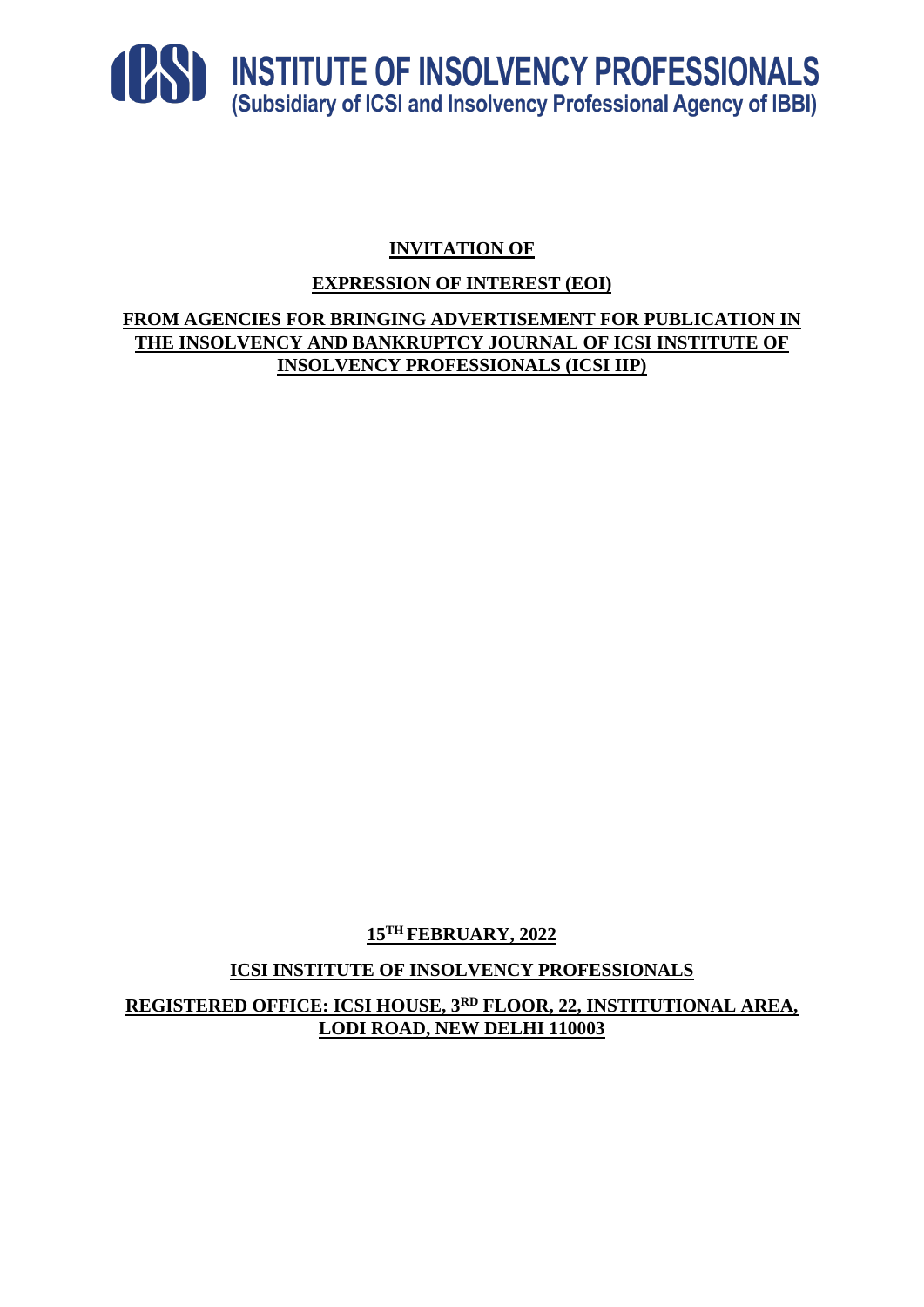## **NOTICE INVITING EXPRESSION OF INTEREST**

ICSI Institute of Insolvency Professionals (ICSI IIP) invites Expression of Interest (EOI) from agencies for bringing advertisement for publication in the Monthly Journal – "RESOLVE" of ICSI IIP.

Interested and eligible applicants are requested to submit their EOIs along with the required details. ICSI IIP reserves all rights to accept or reject all or any of the EOIs at any stage without assigning any reason thereof. The term of empanelment shall be three years from the date of declaration of successful entity.

The selected entity shall be responsible for bringing advertisements for publication in the monthly journal on revenue sharing or commission basis.

The EOI shall be submitted to the Corporate Office of ICSI Institute of Insolvency Professionals- ICSI House, C-36, Third Floor, Sector - 62, Noida - 201309

The last date for receipt of EOI is  $17<sup>th</sup>$  March, 2022 (12 P.M.) Interested entities can contact ICSI IIP on 0120 408 2142 for clarification, if any.

> **Managing Director ICSI Institute of Insolvency Professionals**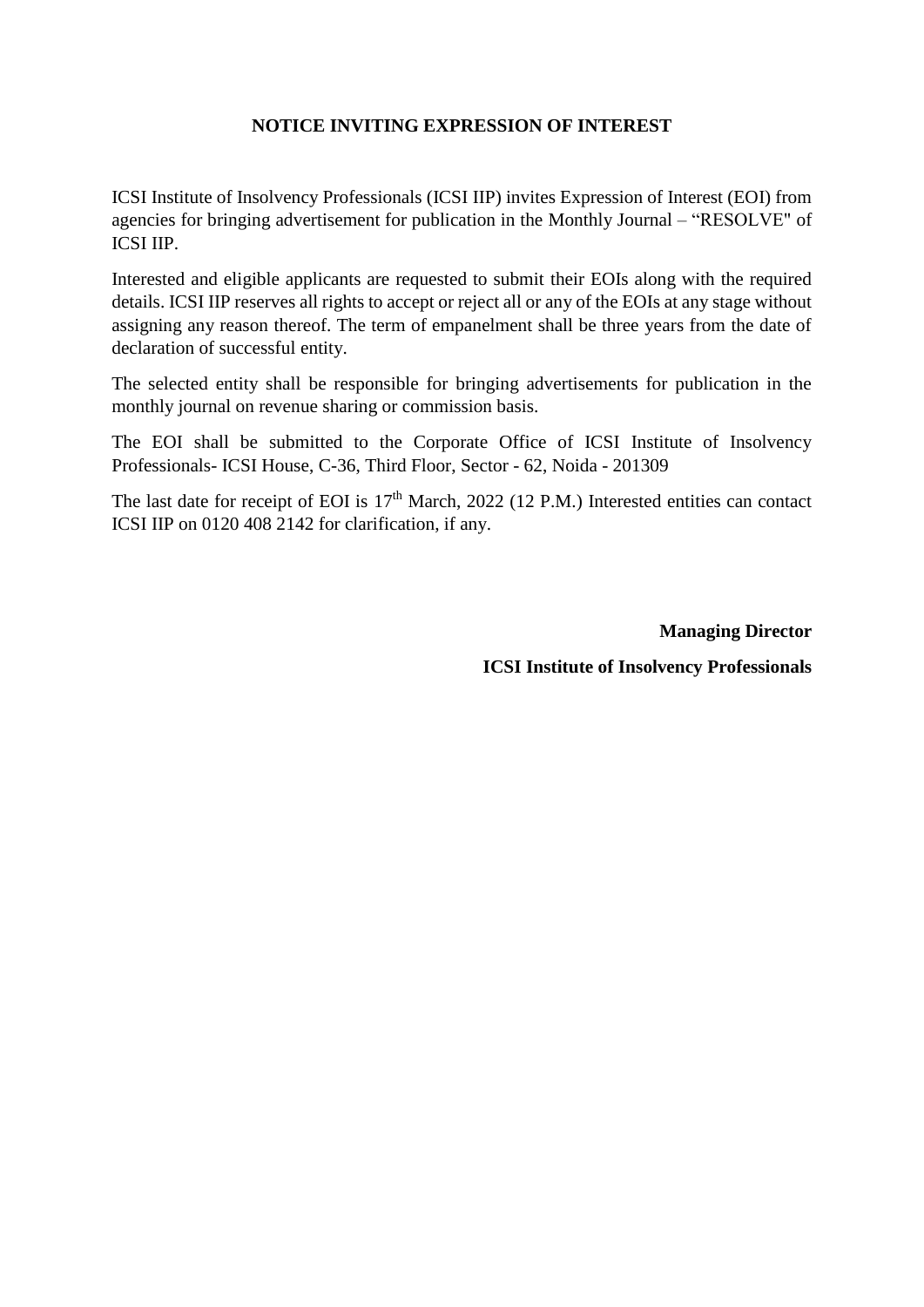#### **BACKGROUND**

ICSI Institute of Insolvency Professionals (ICSI IIP) is a frontline regulator registered with the Insolvency and Bankruptcy Board of India (IBBI) as an Insolvency Professional Agency (IPA) under the Insolvency and Bankruptcy Code, 2016. ICSI IIP is registered under section 8 of the Companies Act, 2013 and is a wholly owned subsidiary of Institute of Company Secretary of India (ICSI).

The functions and duties of an IPA are prescribed under section 204 of the Insolvency and Bankruptcy Code, 2016 read with Regulation 6 under the schedule- Model Bye Laws of an Insolvency Professional Agency under IBBI (Model Bye Laws and Governing Board of Insolvency Professional Agencies) Regulations 2016. By virtue of the same, ICSI IIP is vested with the power and authority inter alia to enrol, educate, train and also monitor the performance of its registered Insolvency Professional. Its mandate also includes laying down standards of professional conduct and take steps in the direction of disciplining its members, whenever required.

**There are more than 1150 Professionals from various professional background and experience who are registered with ICSI IIP as an Insolvency Professional. This inter alia includes Company Secretaries, Management Experts, Advocates, Cost Accountants, Chartered Accountants et al.**

**ICSI IIP was the first organization in the country to bring out a monthly journal on the subject of Insolvency and Bankruptcy law in November, 2017. The monthly journal is circulated to approx. 2 lakh professionals every month, which includes Company Secretaries, Insolvency Professionals, Lawyers, Administrative Officers, Management Professionals etc.**

## **VENUE & DEADLINE FOR SUBMISSION OF PROPOSAL**

The Proposal shall be submitted to  $-$ 

Corporate Office of ICSI Institute of Insolvency Professionals-

ICSI House, C-36, Third Floor, Sector - 62, Noida – 201309

The Proposal shall be submitted on or before  $17<sup>th</sup>$  March, 2022 (12 pm) in the format enclosed as Annexure A. Any proposal received after the prescribed date shall be rejected summarily without assigning any reasons thereof.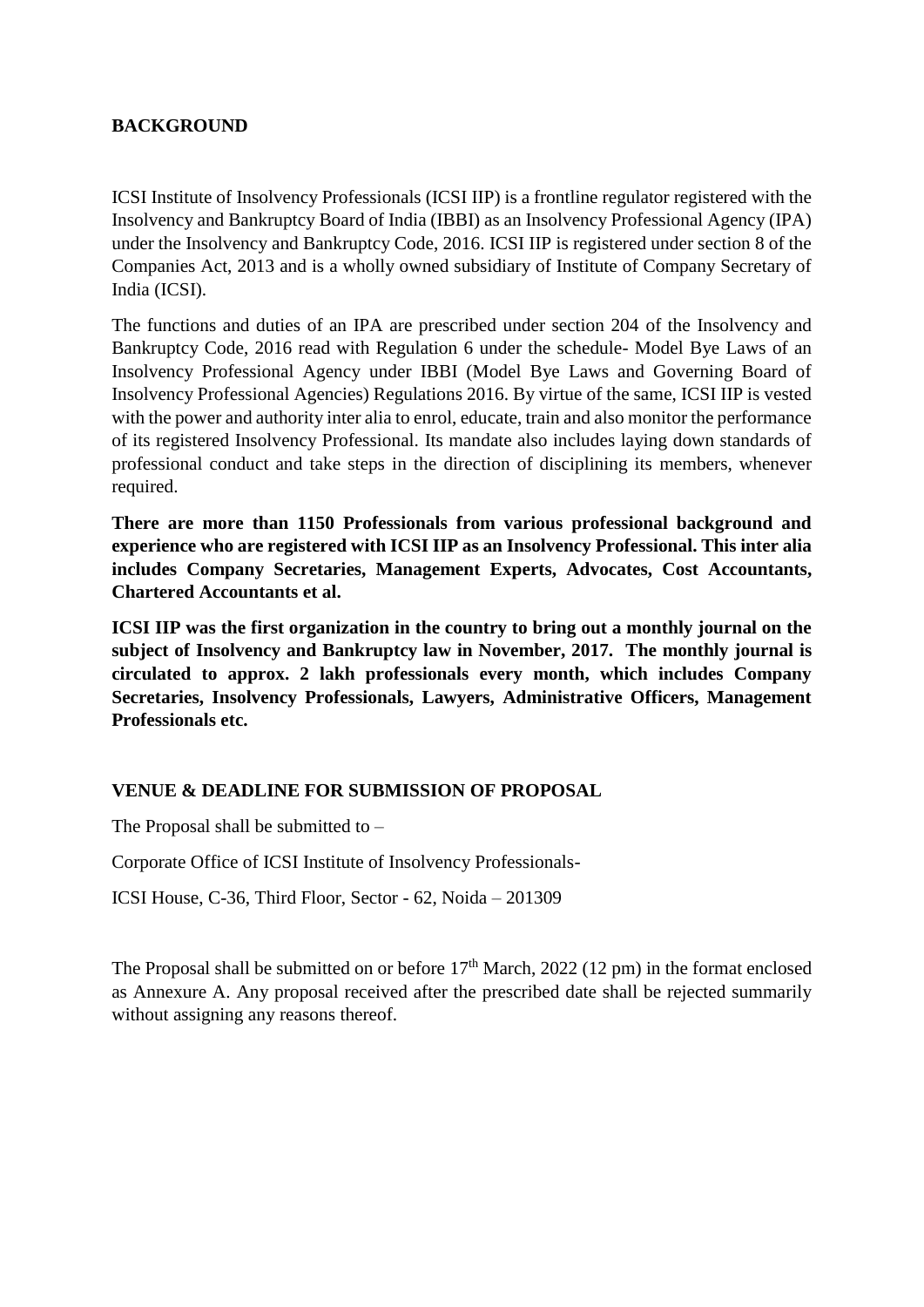#### **Annexure A**

To,

#### **Managing Director,**

**ICSI Institute of Insolvency Professionals** Corporate Office: ICSI House, C-36, Third Floor, Sector - 62, Noida - 201309

Sir,

**Subject: Expression of Interest (EOI) for bringing advertisement for publication in the Insolvency and Bankruptcy Journal of ICSI Institute of Insolvency Professionals (ICSI IIP)**

In response to your invitation form, we are interested in bringing advertisement for your journal and are submitting our application for the same.

We have examined the details provided in the EOI and hereby are submitting the relevant information with this application.

The Applicant details are as follows-

1. Name of the Applicant/ Entity: ………………………………………………………………………………………………….. 2. Authorized Contact Person and Designation: ..................................................................................................................................................... 3. Postal Address of the Entity: …………………………………………………………………………………………… 4. Landline and Mobile Number of the Authorized Contact Person: ………………………………………………………………………………………………… 5. Email ID of the Authorized Contact Person: …………………………………………………………………………………………………

We hereby certify that-

A. All the statements made and information furnished in the application and the enclosures are true and correct.